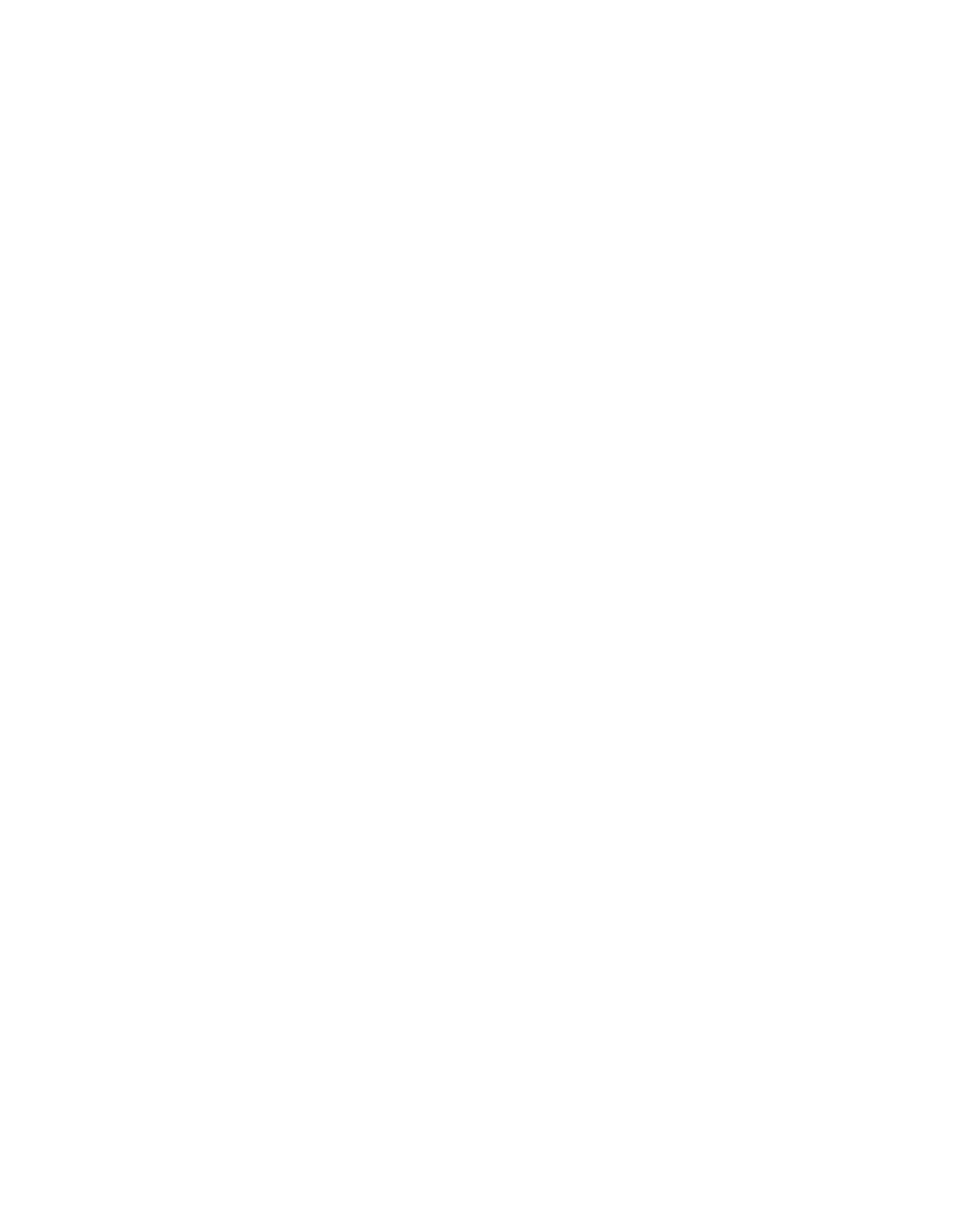In a recorded meeting on October 13, 2017, UCE1 picked up SOLANO and drove him to a hotel room in order to meet with UCEZ. During this meeting, UCE2 spoke in English and used UCE1 as a translator to converse with SOLANO in Spanish (SOLANO's native language). During the initial portion of the meeting, SOLANO reiterated that he was certain and serious about his attack plan. SOLANO was asked what organization he thought UCE1 and UCE2 belonged to. SOLANO responded that he thought UCE1 and UCE2 were members of ISIS.

The meeting concluded with UCE2's telling SOLANO to sleep on his decision and to call UCEI the next moming with his (SOLANO'S) answer regarding whether he wanted to proceed with the attack.

On the morning of October 14, 2017, SOLANO called UCE1. In a recorded telephone call, SOLANO confirmed his desire to conduct the attack and asked if  $UCF2$  had made his decision. UCE1 confirmed that UCE2 was willing to proceed.

Later that evening, SOLANO traveled to the Mall. He later texted to UCE1 a diagram of the food court inside the mall where he planned to place the device. SOLANO also provided UCEI with a photograph of the luggage he intended to use to conceal the device.

The next morning, on October 15, 2017, in a recorded telephone call, SOLANO told UCE1 which mall entrance SOLANO planned to utilize, discussed his disguise, and confirmed that the luggage he had sent a photograph of would be used to transport the device into the Mall. UCE1 told SOLANO that he would speak with UCE2 and they would again talk on Tuesday October 17, 2017.

SOLANO met with UCE1 and UCE2 at a hotel on Friday, October 20, 2017, to put the SOLANO met with UCET and UCE2 at a hotel on Friday, October 20, 2017, to put the device together. Unbeknownst to SOLANO, the device was inert and could never actually explode. While in the hotel room, SOLANO practiced arming the device.

SOLANO left the hotel room and entered the vehicle of UCE1. When they arrived at the Mall, SOLANO took the steps that he believed would arm the device and the timer began to count down. SOLANO exited UCEI'S vehicle with the d evice and began to walk towards the previously-determined mall entrance.

SOLANO was taken into custody prior to entering the M all.